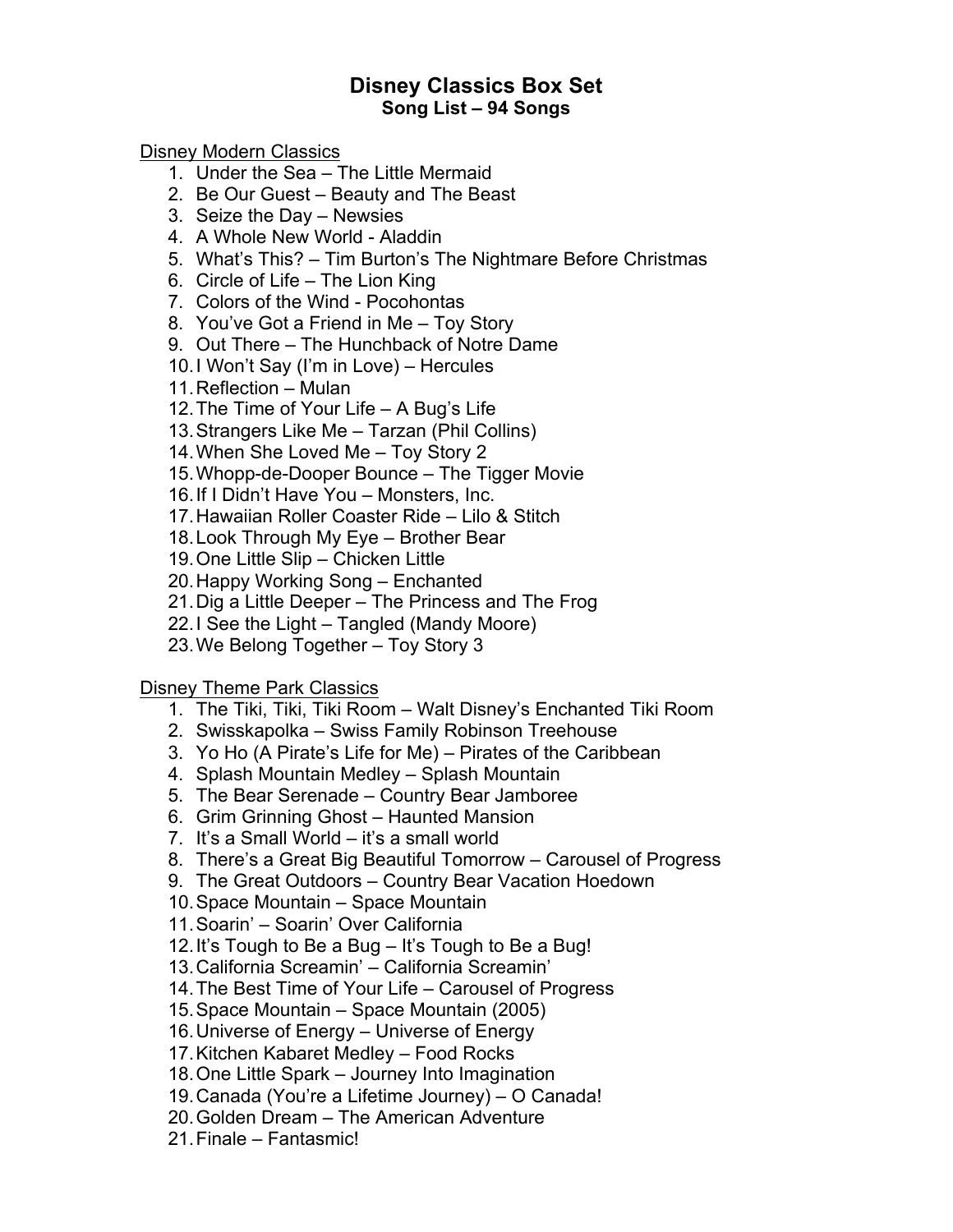## Disney Timeless Classics

- 1. Who's Afraid of the Big Bad Wolf Three Little Pigs
- 2. Whistle While You Work Snow White and the Seven Dwarfs
- 3. When You Wish Upon a Star Pinocchio
- 4. When I See an Elephant Fly Dumbo
- 5. Little April Shower Bambi
- 6. The Three Caballeros The Three Caballeros
- 7. Zip-A-Dee-Doo-Dah Song of the South
- 8. Lavender Blue (Dilly Dilly) So Dear to My Heart
- 9. A Dream Is a Wish Your Heart Makes Cinderella
- 10.All in the Golden Afternoon Alice in Wonderland
- 11.You Can Fly! You Can Fly! You Can Fly! Peter Pan
- 12.What a Dog/He's a Tramp Lady and The Tramp
- 13.Once Upon a Dream Sleeping Beauty
- 14.Cruella De Vil 101 Dalmatians
- 15.Let's Get Together The Parent Trap
- 16.The Ugly Bug Ball Summer Magic
- 17.A Spoonful of Sugar Mary Poppins
- 18.The Monkey's Uncle The Monkey's Uncle
- 19.Fortuosity The Happiest Millionaire
- 20.The Bare Necessities The Jungle Book
- 21.Ev'rybody Wants to Be a Cat The Aristocats
- 22.Whistle Stop Robin Hood
- 23.Someone's Waiting for You The Rescuers
- 24.It's Not Easy Pete's Dragon
- 25.Best of Friends The Fox and The Hound

Disney Television Classics

- 1. Mickey Mouse March The Mickey Mouse Club
- 2. The Ballad of Davy Crockett Davy Crockett King of the Wild Frontier
- 3. The Triple R Song (Yippi-A, Yippi-I, Yippi-O) The Adventures of Spin and Marty
- 4. Theme of Zorro Zorro
- 5. Scarecrow The Scarecrow of Romney Marsh
- 6. Winnie the Pooh Winnie the Pooh and the Honey Tree
- 7. Minnie's Yoo Hoo The Mouse Factory
- 8. Who, What, Why, Where, When and How Day The New Mickey Mouse Club
- 9. Gummi Bears Theme The Adventures of the Gummi Bears
- 10.Duck Tales Theme Duck Tales
- 11.Chip 'n' Dale's Rescue Rangers Theme Song Chip 'n' Dale's Rescue **Rangers**
- 12.Darkwing Duck Theme Darkwing Duck
- 13.Theme to Lizzie McGuire (Extended Supa Mix) Lizzie McGuire
- 14.Rockin' at the House of Mouse (Extended Version) House of Mouse
- 15.The Naked Mole Rap Kim Possible
- 16.Cheetah Sisters The Cheetah Girls
- 17.Aloha, E Komo Mai Lilo & Stitch: The Series
- 18.Hot Dog! Mickey Mouse Clubhouse